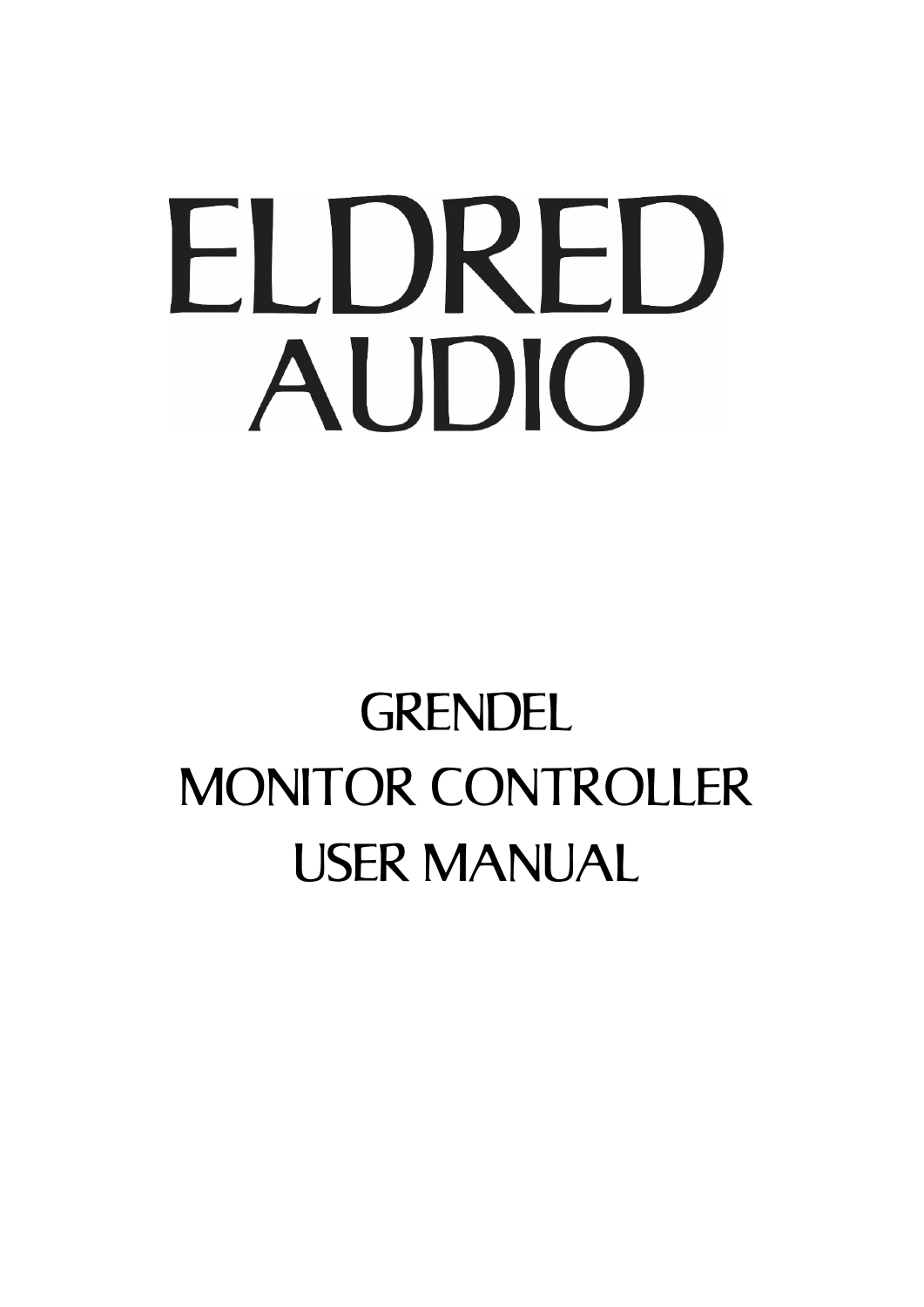#### **Contents**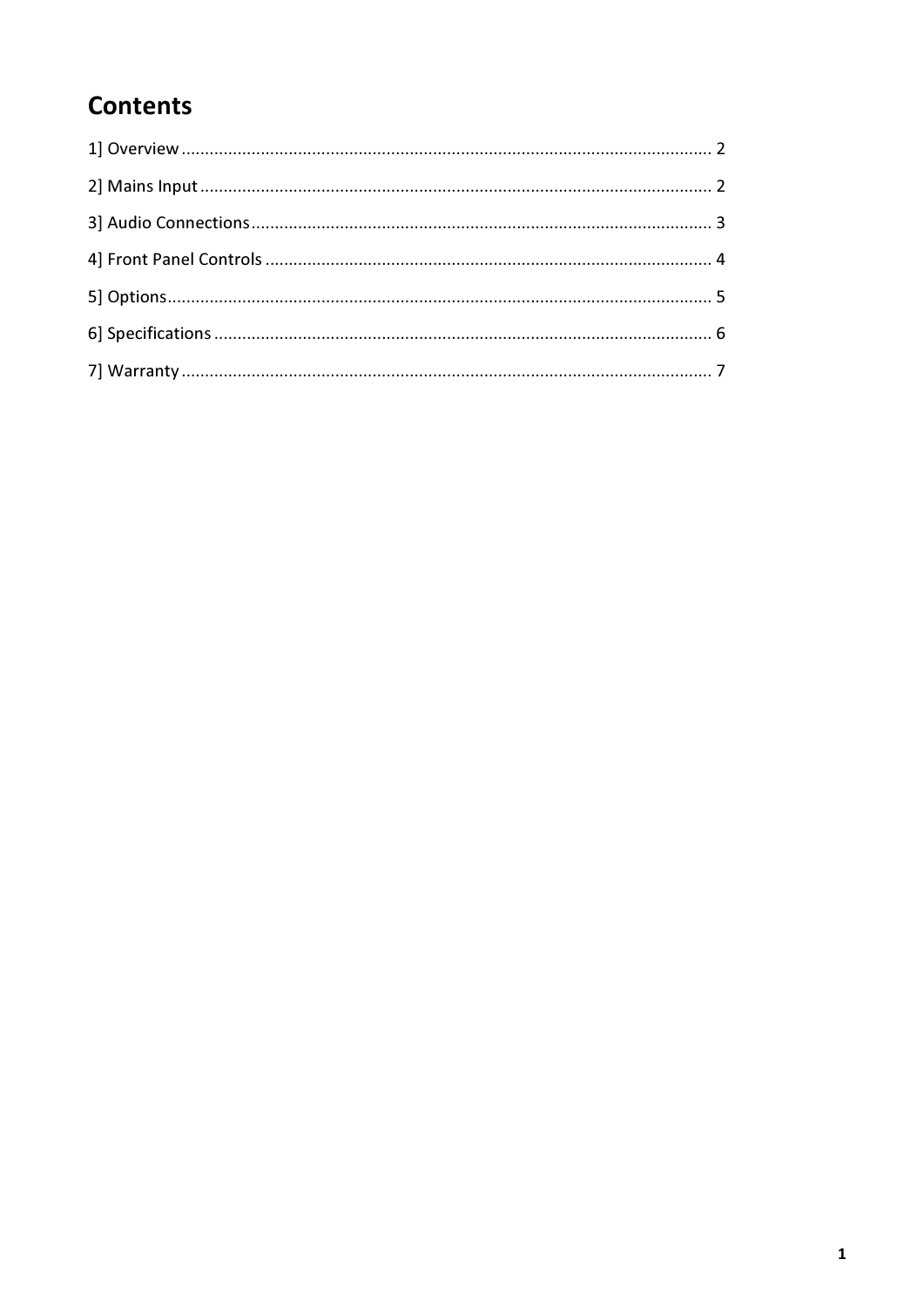### 1] Overview

The Grendel Monitor Controller is designed to provide a high quality monitor solution for recording set ups that do not have a traditional console monitor section. It allows you to select 3 separate stereo analogue inputs (A, B, C) and monitor across 3 different loudspeaker sets (A, B, C). Also included is a headphone output and talk back facilities for communication with talent.

Note that when mixing or mastering, the Grendel can not only monitor three inputs, but can also directly and quickly compare three combinations of inputs: A-C, B-C, and C-A, all while matching levels with designated A and C trims. The idea behind this is the ability to instantly compare commercial mixes from a variety of sources, to your own mixes or masters (pre or post processing).

It is standard practice to let the mastering engineer apply spectral balancing and digital limiting to a mix before release. But this can sometimes be a compromise, and can change the relationships that instruments and vocals have to each other in the finished mix, after EQ and limiting are applied.

With the Eldred Audio Grendel, the engineer can compare hot commercial mixes to a secondary raw mix derived from the console or DAW raw mix, to a third mix that has mastering style processing (such as a look ahead digital limiter) as a test to hear the changes that may occur in mastering. This is just one example of how the comparative abilities of the Grendel's inputs may be used.

#### 2] Checking the Mains Input

The Grendel has a mains voltage selector on the rear panel next to the mains power inlet. Generally this will be pre-set to match the mains voltage of the country to which the unit has been originally sent. However in order to prevent damage to your unit, please take the time to check the setting of the voltage selector matches your mains power.

For proper protection, the mains fuse (found in the draw below the power inlet) should match the mains voltage as follows;

100-120V ac mains fit a 2A slow blow fuse. 220-240V ac mains fit a 1A slow blow fuse.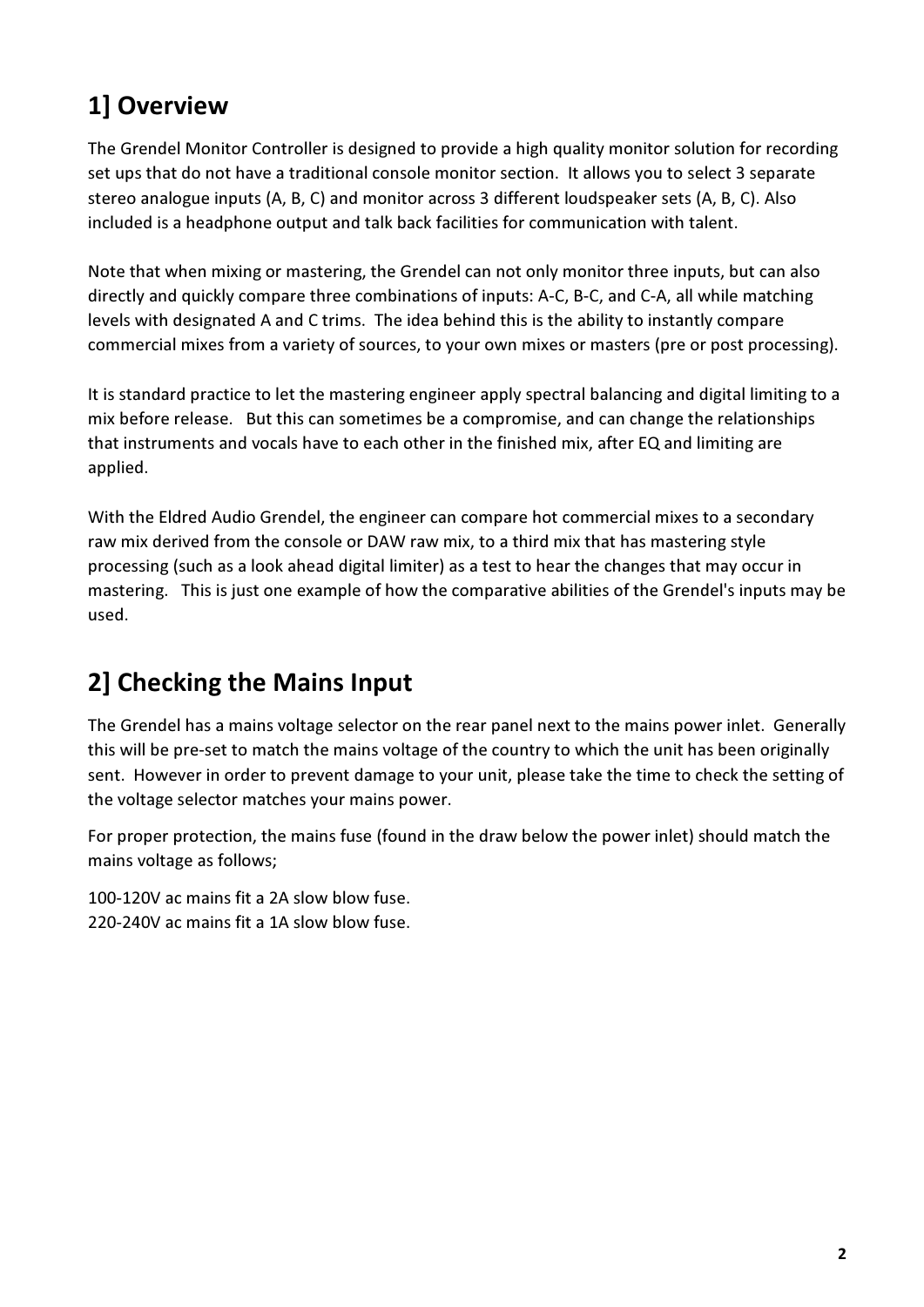#### 3] Audio Connections



Wiring: All XLR's are electronically balanced and wired to the usual standard as follows;

Pin 1 = signal GROUND Pin  $2 =$  signal HOT  $(+)$ Pin  $3 =$  signal COLD  $(-)$ 

Inputs: On the rear panel of the Grendel you will find a pair of unbalanced RCA (phono) connectors for INPUT A and 4 female XLR connectors for INPUTS B and C. The INPUT A RCA connectors are intended for interface to -10dBv signals but are not compatible with turntable pickup cartridges, an external phono preamp will be required.

B Thru: Between INPUT B, and INPUT C, you'll find a set of male XLRs labelled INPUT B THRU and these are outputs hard wired to the INPUT B inputs (loop through). These can be used for a variety of purposes and some ideas are suggested below for the use of this feature:

A] Allows you to send a stereo feed to a secondary headphone distribution amplifier or onstage monitors for additional artist fold back (in addition to the HP DIR OUT described below).

B] Allows you to insert the Grendel between the DAW L-R mix output, (or console/summing box output) and the final print stereo ADC input.

C] Allows you to insert the Grendel between the DAW L-R mix output and outboard mix bus processing (such as analogue compressors and eq). The output of the processing can then be patched back into INPUT C so you can easily compare pre and post processing with level matching.

Outputs: There are the 3 sets of male XLR SPEAKER output connectors intended to feed powered monitor speakers or power amplifiers. These outputs can drive balanced or unbalanced loads without signal degradation.

Also on the rear panel are a stereo pair of TRS (tip, ring, sleeve) ¼" jack sockets labelled HP DIR OUT. These outputs are intended for an external talent fold back system or amplifier and carry the selected input signal (at fixed volume level) and the talkback signal when activated. These outputs use a ground compensated amplifier that can drive balanced or unbalanced loads and are wired as follows;

 $Tip = signal HOT (+)$ Ring = signal COLD (-) Sleeve = signal GROUND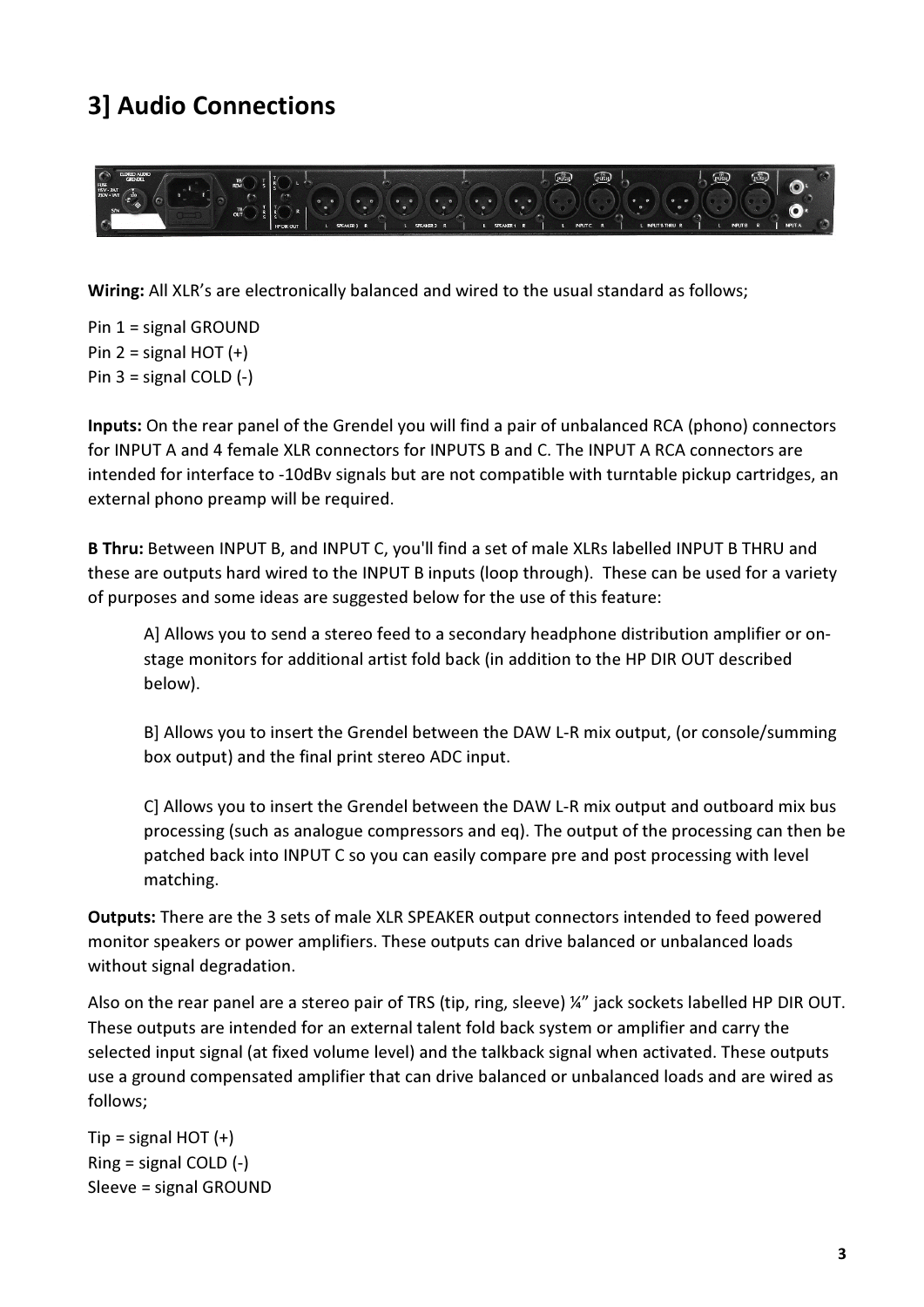Another TRS ¼" jack labelled TB OUT carries just the talk back signal (when activated). This is an unbalanced output wired as follows, but will work with TRS wired cabling.

 $Tip = signal HOT (+)$ Ring = signal GROUND Sleeve = signal GROUND

Talkback Remote: A final ¼" jack socket labelled TB REM allows for the connection of a remote talk back switch (e.g.; a guitar foot switch). This socket is wired tip and sleeve, and a closed contact (switch) from sleeve to tip will activate the on board talk back mic.

#### 4] Front Panel Controls



Input A: First up on the Grendel front panel is an additional 3.5mm stereo input socket for INPUT A and next to this a switch that selects either this socket or the rear panel RCA Input A connections. The 3.5mm socket is perfect for connecting portable audio devices such as smartphones, mp3 players, or tablets.

Input Trims: Adjacent to the INPUT A select switch is the INPUT A level TRIM control which provides 10dB of level boost or cut to match other inputs. Next to that is a similar control that provides 10dB of level boost or cut to balanced INPUT C (rear XLR connection). These 2 control allow you match INPUT A and C volumes to the B INPUT.

Input Select: Next up is the INPUT SELECT switch which, as the name suggests, determines which input (A, B, or C) will feed the SPEAKER and HEADPHONE VOLUME controls and the rear panel HP DIRECT OUT sockets.

Speaker Select: This rotary switch determines which SPEAKER output (A, B, or C) will be feed via the SPEAKER VOLUME control. There is also a handy OFF position to mute all the speakers when desired.

Modes: Three toggle switches provide additional monitoring modes; mute the LEFT speaker, mute the RIGHT speaker and switch the Grendel signal path into mono (left and right mixed together). These controls affect both the SPEAKER outputs and the on board HEADPHONE amplifier but not the rear panel HP DIRECT OUT.

Volume Controls: Adjacent to the toggles are the rotary pots for SPEAKER VOLUME and HEADPHONE VOLUME. Note the HEADPHONE control only adjusts the volume of the on board headphone amplifier, the HP DIRECT OUT is fixed in volume.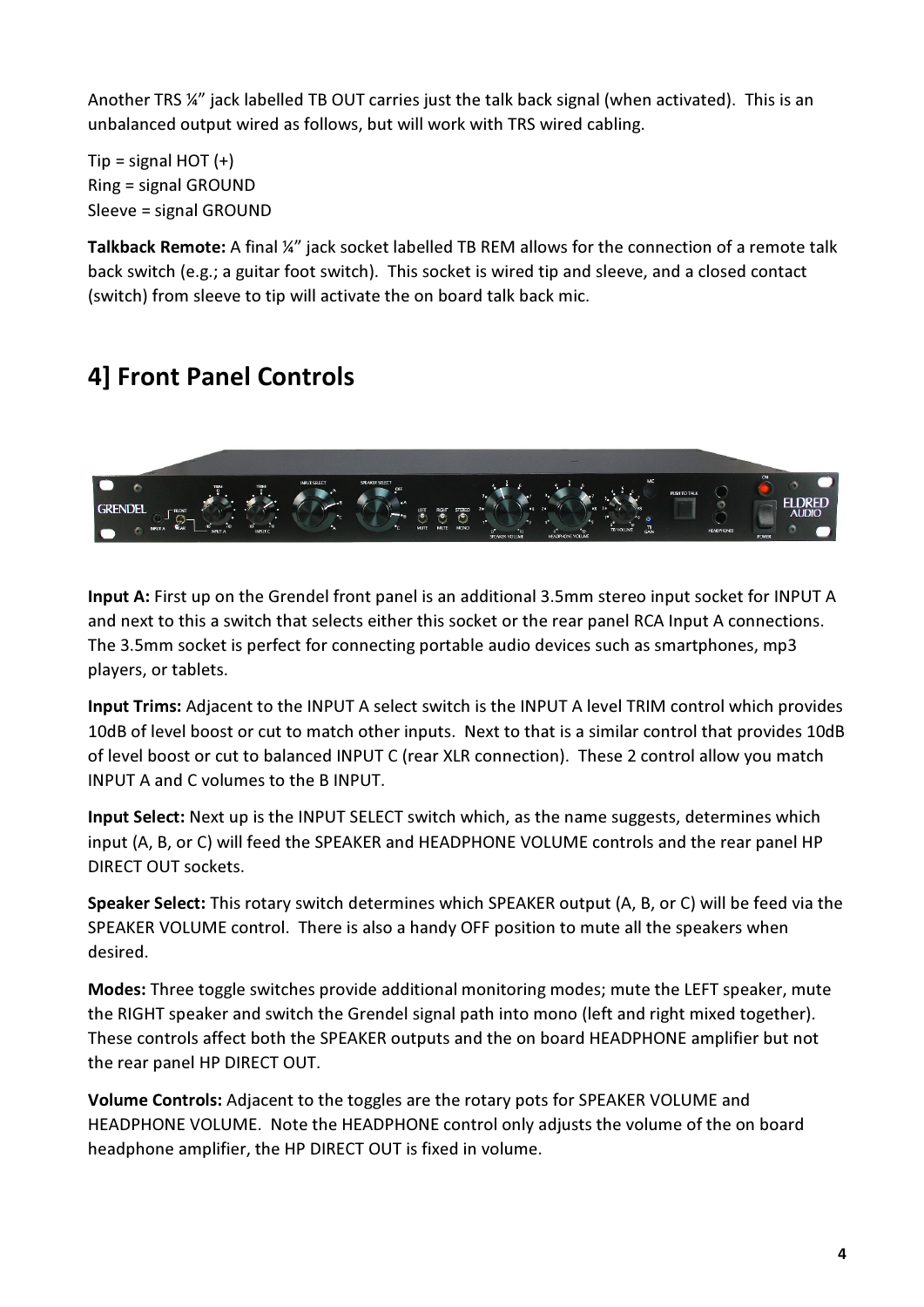Talkback: Pushing the PUSH TO TALK switch on the right of the Grendel front panel (or using the rear TB REM switch input) activates the talk back MIC, and all the SPEAKER outputs are automatically "dimmed" (about -15dB). Once talk back is activated, the INPUT signal feeding the rear HP DIR OUT is muted and replaced with the talk back MIC signal.

There are several options for how the talk back signal is used with the on board headphone amplifier (see Options section below), but as supplied, activating the talk back will mute the INPUT signal from the headphone outputs and replace it with the talk back MIC signal.

The TALKBACK VOLUME control adjust the volume of the MIC feeding the on board headphone amp and the HP DIR OUT connectors. It does not affect the level of the MIC signal on the TB OUT connector, however, the TB GAIN trimmer (used to set the overall gain of the talk back MIC amplifier) does.

## 5] Options

The Grendel has a few operational options that are set with internal jumpers.

#### Before removing the top panel to change these jumpers it is important the mains cord is completely disconnected from the Grendel for your safety!

The first set of jumpers are located behind the speaker and headphone volume controls on the main circuit board.



Jumpers A: For best left to right tracking of the SPEAKER VOLUME control it should be operated around the centre of it range. If you have very sensitive monitors and the SPEAKER VOLUME control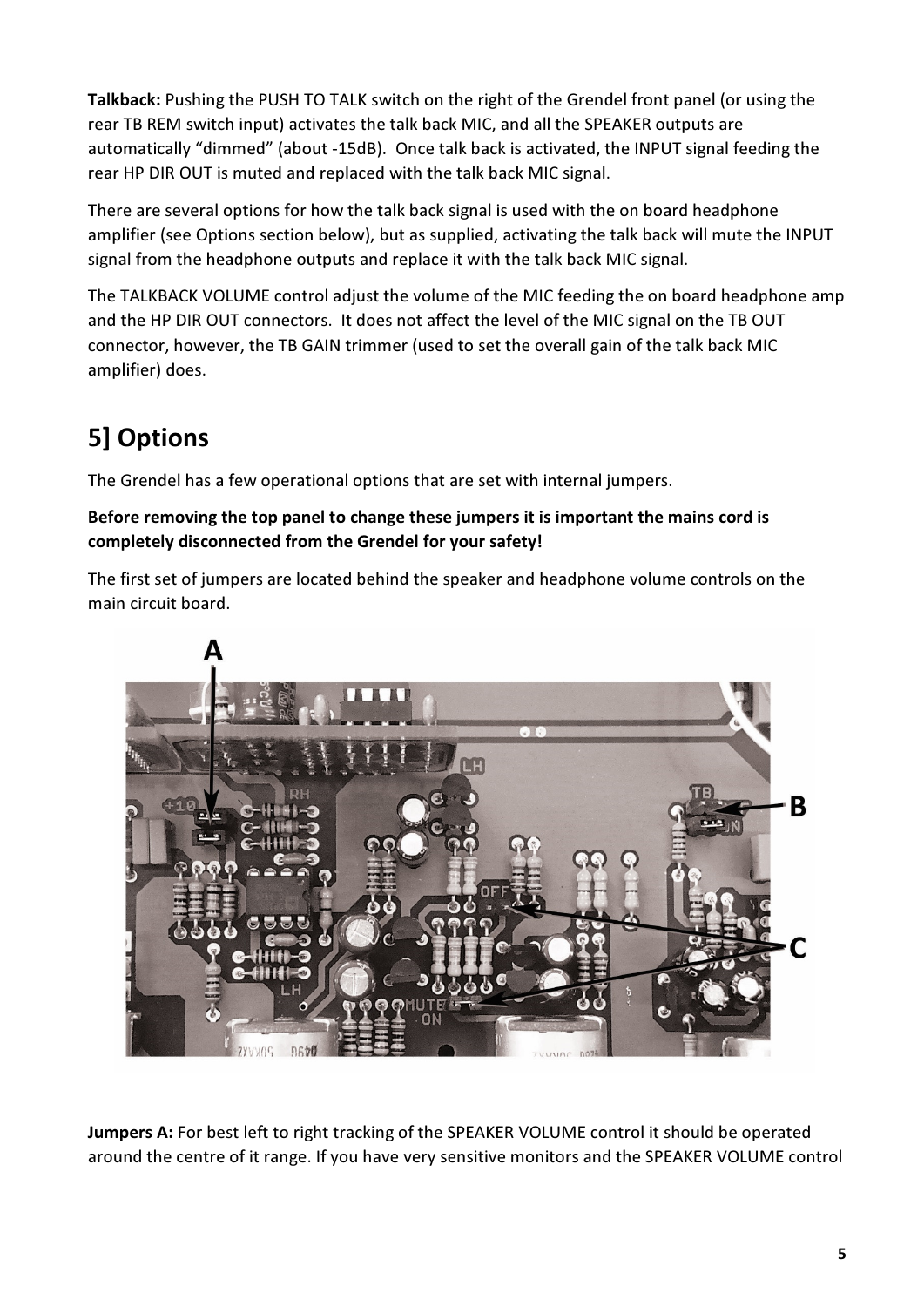is operating near the bottom of its range, you can remove these 2 jumpers to drop the speaker output level by 10dB.

Jumper B: To remove the talk back MIC signal from the on board headphone amplifier, move the TB jumper from the ON position to the OFF position.

**Jumper C:** The prevent the on board headphone amplifier from muting when the talk back is activated, move this jumper from MUTE ON to OFF.



Jumpers D: In some cases the Grendel speaker output level may be too hot for some small powered loudspeakers. It is possible to attenuate the SPEAKER C output by approximately 8dB by removing all 4 jumpers located on the Grendel connector board at the rear of the unit.

### 6] Specifications

Frequency Response; 3Hz to 210kHz (-3dB)

Harmonic Distortion; 0.001% @ 100Hz, 0.001% @ 1kHz, .005% @ 10kHz, 0.018% @ 100kHz

Noise; volume control at position 5, -95dBu

L to R Crosstalk; -90dB @ 1kHz, -70dB @ 10kHz

Maximum Input Level; A input +24dBu (unbalanced), B and C inputs +30dBu (balanced)

Maximum Output Level; +26dBu

Headphone Amp Output; 24 volts peak to peak into 100 ohms.